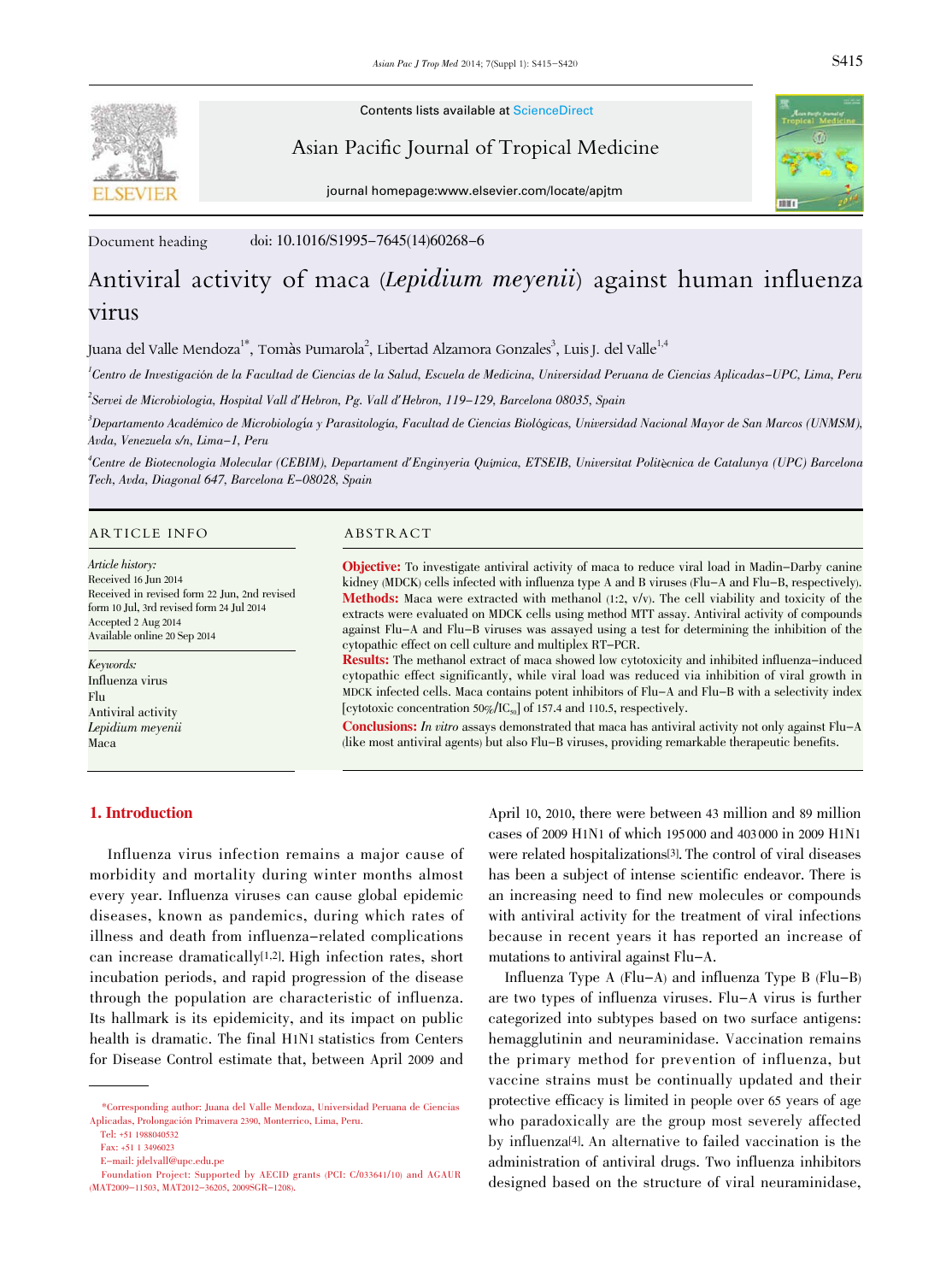zanamivir® and oseltamivir carboxylate®, have been approved for treatment and prophylaxis of influenza infection[5,6]. Amantadine® and rimantadine® are other chemically related agents with antiviral activity against Flu-A virus but not against Flu-B virus[7]. Amantadine has been used in the treatment and prevention of Flu-A virus infection for over three decades. Its use is associated with severity of symptoms and duration of illness[8]. Amantadine takes effects by blocking the ion channel activity of the matrix protein and inhibiting replication of Flu-A viruses. However, these viruses can rapidly become drug-resistant during treatment[9].

 The aim of the present study is to evaluate in vitro the antiviral activity of Lepidium meyenii (L. meyenii) (maca) against respiratory viruses. L. meyenii (Walpers), also reported as Lepidium peruvianum (Chacón) and commonly known as maca, is a perennial herbaceous plant that grows in the Peruvian Central Andes (3 700-4 500 m of altitude). Maca has been consumed since the times of the pre-Incas and Incas. This tuber has an excellent nutritional value because of its high content in carbohydrates, proteins, vitamins and minerals[10]. Thus, maca is a powerful energizer, particularly indicated in cases of undernourishment or stress because it improves physical and mental energy[11]. Recently, diverse secondary metabolites of maca have been identified[12-14], and possible therapeutic applications to cancer[15], immune[16,17], and reproductive[18], disorders have been suggested. Also, for the first time ever, this work describes the antiviral activity of the methanol extract of L. meyenii against Flu-A and Flu-B viruses. Our results clearly show that this extract has a potent antiviral activity and would complement the use of maca as traditional medicine to treat respiratory virus infection.

#### 2. Materials and methods

### 2.1. Plant material and extracts

 L. meyenii (maca) was obtained in the Pampas Valley (Tayacaja, Huancavelica), in the Peruvian Andes. This plant is sold by neighboring farmers without the need of a marketing permit as maca is not considered a threatened or protected plant species. Maca root powder was macerated in pure methanol (1:2, v/v) for 10 d. The macerated mixture was filtered, and the eluted methanol was dried at 40 °C for complete evaporation of methanol[15]. Finally, dilutions were performed to evaluate antiviral activity. The same process was used to prepare an aqueous extract.

### 2.2. Cell lines

Madin-Darby canine kidney (MDCK) cells were obtained

from American Type Culture Collection, USA. The cells were grown in minimum essential medium with Earle's salts (Gibco BRL, Grand Island, NY) supplemented with 10% foetal bovine serum, 25 μg/L gentamicin and 200 mmol/L L-glutamine (growth medium). Infected cells were maintained in minimum essential medium with 1% foetal bovine serum, 25 μg/L gentamicin and 200 mmol/L L-glutamine (maintenance medium). All cells were cultured at 37 °C in a humidified atmosphere with  $5\%$  CO<sub>2</sub>-95% air.

#### 2.3. Viruses

 Human influenza Type A virus (Flu-A or H1N1 strain A/New Caledonia/20/99) and Human influenza-B virus (Flu-B or strain Shanghai/361/2002) were obtained from the respiratory virus laboratory (Hospital Clínic of Barcelona, Barcelona, Spain) and used for in vitro assays as follows: the viruses were adapted and passaged more than twice in respective host cells (MDCK cells). When a cytopathic effect (CPE) characteristic of both viral infections was observed, the infected cultures were centrifuged at 3 000 r/min for 10 min and supernatants stored at -<sup>80</sup> °C until use. For virus titration, cells grown in 96-well plates were incubated at 37 °C for 2 h with decimal dilutions of virus suspensions. After absorption, the inoculum was removed and maintenance culture medium was added. Titres were calculated as 50% cell culture infectious doses  $(TCID_{50})/mL$  to estimate endpoints by the Reed-Muench method<sup>[19]</sup>. All plates were incubated at 37 °C and observed daily to determine the CPE. Endpoints were estimated on the 6th day.

#### 2.4. Cytotoxicity assay

 Cytotoxicity of maca extract was assessed using an assay based on the color change subsequent to the reduction of 3-[4,5-dimethylthiazol-2-y1]-2,-diphenyltetrazolium bromide (MTT) by mitochondrial enzymes[20-22]. The assays were performed using  $1 \times 10^4$  cell/well in 200  $\mu$ L of medium which were cultured in 96-well plates and incubated at 37 °C in a humidified atmosphere with 5% CO<sub>2</sub>- 95% air. When cell cultures were confluent, the culture medium was removed from the wells, which were replenished with 0.2 mL of the maintenance medium containing maca extract prepared by dilution. Maca concentrations had a range from 0 to 1 000 μg/mL. Each dose was assayed in quadruplicate. The wells with 0.2 mL maintenance medium but without virus samples were used as cell controls. All cultures were incubated at 37 °C for 6 d. Cell morphology was inspected daily for alterations. Cytotoxic concentration 50% ( $CC_{50}$ ) is defined as the concentration of compound that reduces the viability of mock-infected cells by 50%. This index is commonly estimated by MTT assay. In our study, 20 μL of MTT stock solution (3 mg/mL in phosphate buffered saline) was added to each well. After 3 h of incubation under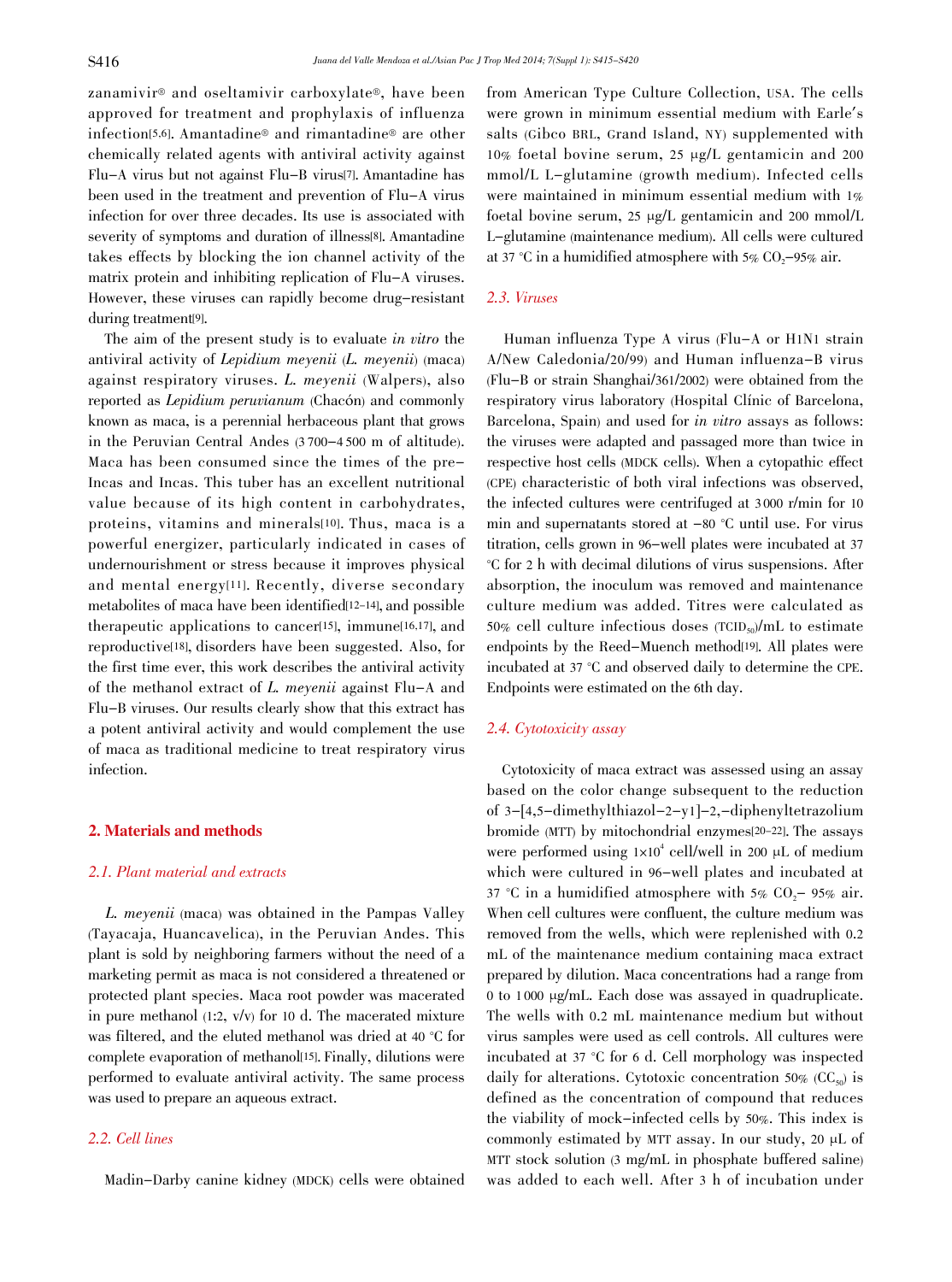culture conditions, the medium was carefully removed and formazan crystals were solubilized by adding 200 μL dimethyl sulfoxide. Finally, cell viability was expressed as the percentage of the absorbance value determined for the control cultures. Absorbance (A570 nm) was measured in an ELISA reader.  $CC_{50}$  was then determined using Pharm/ PCS software[23]. To confirm MTT results, the monolayers were also observed microscopically to estimate the CPE *i.e.* rounding and other marked morphological changes with respect to control cells[20].

### 2.5. Antiviral activity assay

 Antiviral activity of compounds against Flu-A and Flu-B viruses was assayed using a test for determining the inhibition of CPE on cell culture[24-26]. MDCK cells were seeded at  $10^4$  cells/well in 96-well plates and allowed to attach overnight. The next day they were washed with phosphate buffered saline and inoculated with virus suspension at a multiplicity of infection of 0.01 except for the control well. Amantadine was used as positive control. After 120 min of incubation at 37 °C, 100 μL/well of culture medium containing different concentrations of maca extract was added to confluent monolayers of cells. All cultures were carried out in quadruplicate and incubated at 37 °C in  $5\%$  CO<sub>2</sub> atmosphere for 6 d until control wells showed 70-100% CPE. All wells were then observed under a light microscope to determine CPE. Minimal inhibitory drug concentration that reduced CPE by  $50\%$  (IC<sub>50</sub>) was calculated by MTT method[20,21].

#### 2.6. Amplification of influenza virus by RT-PCR

 A multiplex RT-PCR assay was performed to amplify highly conserved genes of Flu-A and Flu-B virus nucleoprotein[27]. Flu-A viruses were detected using primers: sense 5'-GAA CTC RTY CYW WAT SWC AAW GRR GAA AT-3' and antisense 5'- ATK GCG CWY RAY AMW CTY ARR TCT TCA WAI GC-3'. Flu-B viruses were detected using primers: sense 5'- ACA GAG ATA AAG AAG AGC GTC TAC  $AA-3'$  and antisense  $5'$  – ATK GCG CWY RAY AMW CTY ARR TCT TCA WAI GC-3'.

 Nucleic acids of both types of viruses propagated in cell cultures were extracted from 200 μL of the sample by the guanidinium thiocyanate method<sup>[28]</sup>. After processing, the dry pellet was resuspended in 15 μL of sterile RNase-free water.

 RT-PCR amplification reaction was performed in a single step using the RT-PCR system kit (Promega), which consisted in a PCR mixture containing 2 mmol/L  $MgSO<sub>4</sub>$ , 300  $\mu$ mol/ L of each deoxyadenosine triphosphate, deoxyguanosine triphosphate, deoxycytidine triphosphate and deoxythymidine triphosphate, 20 pmol of specific primers for Flu-A or Flu-B viruses, 10 μL of 5x reaction buffer, 5 IU of cloned avian myeloblastosis virus reverse transcriptase, and 5 IU of Tfl DNA polymerase. An aliquot 5 μL of RNA extract was added to a reaction final volume of 50 μL. Amplification reactions were carried out in a PTC-200 (Peltier Thermal Cycler, MJ Research, Watertown, MA). Samples were subject to an initial cycle of 48 °C for 45 min, and then 94 °C for 3 min. The cycles conditions of the PCR were 45 cycles: 94 °C for 30 seconds; 55 °C for 1.5 min; 72 °C for 1 min, and a final incubation of 72 °C for 10 min. PCR products were analyzed by electrophoresis on 2% gel agarose (FMC, Rockland, ME) containing 3 μg/mL of ethidium bromide in  $1 \times$  Tris-borate buffer. The amplicon sizes were 721 and 991 bp for Flu-A and Flu-B, respectively.

#### 3. Results

#### 3.1. Toxicity of maca extract

 The toxicity of the aqueous and methanol extracts of maca was determined using MDCK cells for virus propagation. MDCK cells were incubated with increasing amounts (from 0 to 1 000 μg/mL) of maca extract and cell viability was determined by MTT method. Relative viability of MDCK cells was calculated by comparison with untreated cultures (control, 0 μg/mL). Results indicate that the aqueous extract did not produce adverse effects on MDCK cells (Figure 1). However, the methanol extract showed  $CC_{50}$  of 850 µg/mL, but no toxic effect was observed in concentrations below 200 μg/mL. These values were confirmed by microscopic observation of CPE. Thus, the methanol extract can contain the active compounds of maca to produce biological effects.



Figure 1. Cytotoxic effect of aqueous and methanol extracts of maca on MDCK cells.

Valures are mean±SD of three independent experiments.

#### 3.2. Antiviral activity of maca extract

 The ability of maca extract to inhibit influenza virus replication in MDCK cells was examined. Cell viability often decreases during viral propagation. Thus, an increase in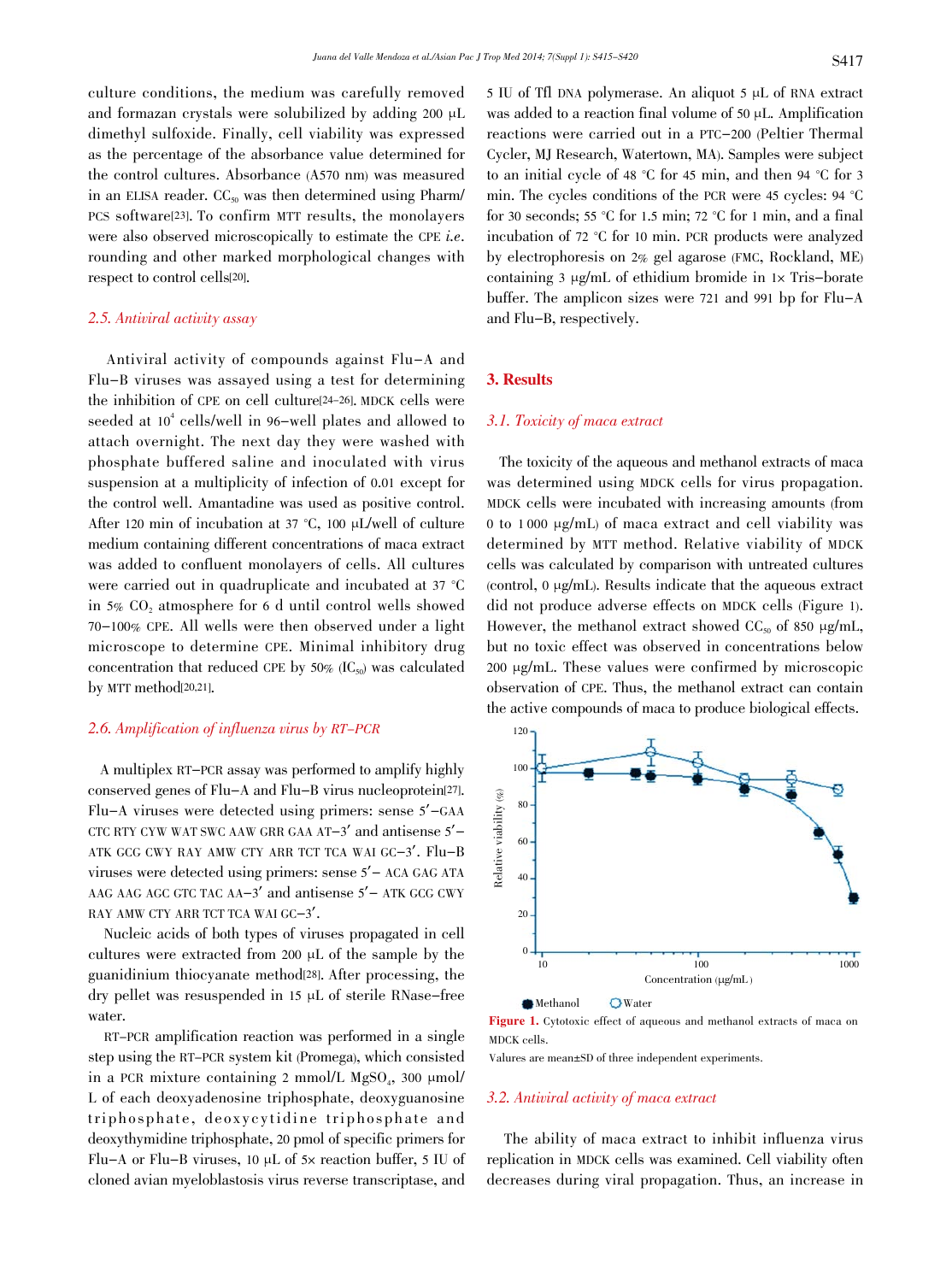# Table 1

| Antiviral activity of methanol extract of maca against $Flu-A(H_1N_1)$ and $Flu-B$ on MDCK cells. |  |
|---------------------------------------------------------------------------------------------------|--|
|---------------------------------------------------------------------------------------------------|--|

| Compounds                                | $Flu-A(H,N)$                          |                                      |              | $Flu-B$                              |                                      |              | Reference  |
|------------------------------------------|---------------------------------------|--------------------------------------|--------------|--------------------------------------|--------------------------------------|--------------|------------|
|                                          | $\text{IC}_{50}$ (µg/mL) <sup>a</sup> | $CC_{50}$ ( $\mu$ g/mL) <sup>t</sup> | $SI^{\circ}$ | $IC_{50}$ ( $\mu$ g/mL) <sup>a</sup> | $CC_{50}$ ( $\mu$ g/mL) <sup>1</sup> | $SI^{\circ}$ |            |
| Maca extract                             | 5.4                                   | 850.0                                | 157.4        | 7.69                                 | 850                                  | 110.5        | This study |
| 7-O-galloyltricetiflavan                 | 15.7                                  | 110.0                                | 7.0          | -                                    |                                      |              | $[29]$     |
| 7,4-Di-O- galloyltricetiflavan           | 30.0                                  | 60.0                                 | 2.0          |                                      |                                      |              | $[29]$     |
| Quercetin-3-O- $\beta$ -D-glucopyranosyl | 24.5                                  | 392.5                                | 16.0         | -                                    |                                      |              | $[29]$     |
| Ribavirin <sup>d</sup>                   | 62.5                                  | >125.0                               | >2.0         | $\overline{\phantom{a}}$             |                                      |              | $[30]$     |

a: IC<sub>50</sub> is the concentration of compound required to inhibit virus-induced CPE by 50%; b: CC<sub>50</sub> is the concentration of 50% cytotoxic effect; c: SI:  $CC_{50}/IC_{50}$ ; d: Positive control drug.

cell viability means inhibition of viral propagation (antiviral effect). The methanol extract of maca exhibited a potent activity against Flu-A (Figure 2) and Flu-B (Figure 3) viruses. Concentrations in the range of 10-80 μg/mL were effective in producing an antiviral effect by re-establishing normal growth of MDCK cells. The half inhibitory concentration (IC<sub>50</sub>) for Flu-A virus was 5.4 μg/mL (Table 1 and Figure 2a), a value found after determining cell viability of MDCK cells. Our results show a good correlation between  $IC_{50}$  and the RT-PCR product of the viral nucleoprotein (Figure 2b). Commercial amantadine was used as positive control and had a clear inhibitory effect on Flu-A virus (Figure 2). It reduced viral load (Figure 2b), increasing cell viability of infected cells (Figure 2a). Flu-B virus replication was inhibited with an  $IC_{50}$  of 7.69 μg/mL (Table 1 and Figure 3a). Viral inhibition was reflected by the decrease of viral nucleoprotein or viral load in MDCK cells (Figure 3b).





 The selectivity index (SI), a therapeutic indicator, was calculated as the ratio between  $CC_{50}$  and  $IC_{50}$ . SI values obtained for Flu-A and Flu-B are shown in Table 1. The SI determines the magnitude of the antiviral effect of the methanol extract of maca. Thus, this extract contains compounds with anti-influenza properties of therapeutic interest, especially against Flu-A.



Figure 3. Antiviral activity of maca extract against Flu-B. a: MDCK cells infected with Flu-B, then treated with methanol extract of maca; \*: P<0.05 compared with dose 0 by using Tukey test; b: RT-PCR for nucleoprotein gene of Flu-B; M: DNA marker.

#### 4. Discussion

 Traditional herbal medicine has been used for the treatment of human infectious diseases in many countries for centuries. Combining with ethnopharmacology, it could be an alternative approach to the discovery of antiviral agents. The results of our study show that the methanol extract of maca has antiviral effects on influenza similar to those of amantadine antiviral.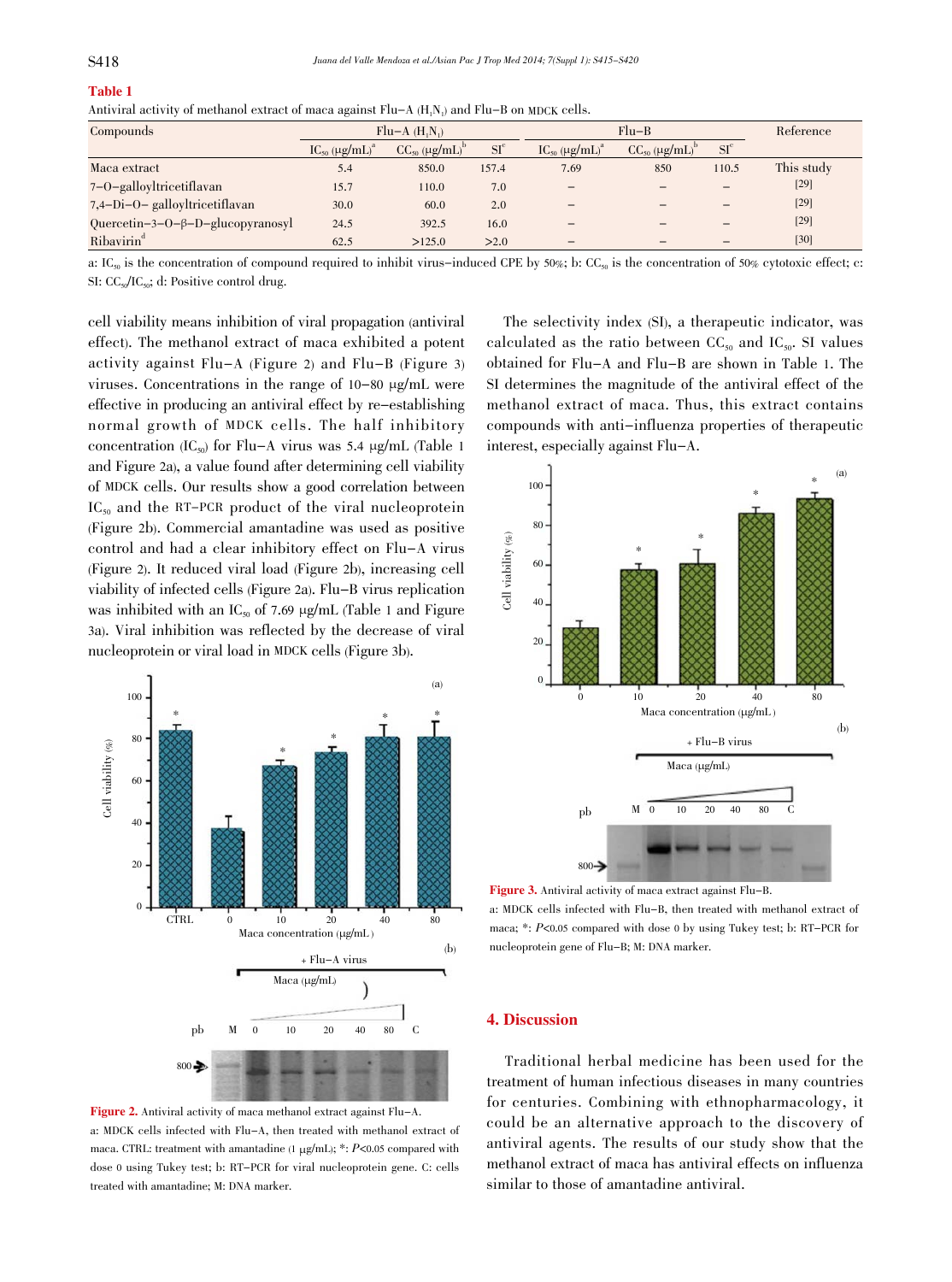Recently, two new antiviral flavan derivatives were isolated from leaves of Pithecellobium clypearia (Fabaceae). These compounds have antiviral activity against respiratory syncytial virus, Flu-A (H1N1), coxsackie B3 (Cox B3), and herpes simplex virus Type 1[29]. Other flavonoids obtained from Avicennia marina (Avicenniaceae) possess antiviral activity against HIV and herpes virus (HSV-1, HSV-2) inhibiting viral multiplication[30,31]. New flavonoids isolated from the antiviral fraction of Wikstroemia indica against respiratory syncytial virus[32]. Thus, it has been demonstrated that polyphenolic compounds may be effective against viral infections. In addition to these compounds, other constituents in plant extracts may contribute to antiviral activity[33], for example tannins, a group of secondary metabolites ubiquitous in plants[34].

 Very few studies deal with antiviral compounds against virus. Tannins from persimmon (Diospyros kaki) extract have been reported to inhibit to 12 different viruses including both enveloped viruses (influenza virus H3N2, H5N3, herpes simplex virus-1, vesicular stomatitis virus, Sendai virus and Newcastle disease virus) and nonenveloped viruses (poliovirus, coxsachievirus, adenovirus, rotavirus, feline calicivirus and mouse norovirus)[35]. Our study clearly demonstrates that the methanol extract of maca can inhibit Flu-A and Flu-B virus growth and has a high therapeutic index compared to other antiviral compounds.

 Now it is known that maca contains secondary metabolites with several medicinal properties, such as compounds for ovarian stimulation in rats to increase the number of ovarian follicles[15], and spermatogenesis stimulation in rats[18], and compounds with anti-oxidative properties[15,36]. These effects could be due to the presence of biologically active isothiocyanates (e.g. benzyl isothiocyanate and p-methoxy benzyl isothiocyanate)[29]. Other phytochemical components of maca with potential medicinal effects are essential fatty acids (e.g. linoleic and oleic), flavonoids and saponins[31], alkaloids[14], benzoyl derivatives[10], and glucosinolates[14].

Here we report that the methanol extract of L. meyenii (maca) has an inhibitory effect on Flu-A and Flu-B virus replication. Standard cell-based assays were conducted to determine this antiviral activity by quantitative analysis of flu virus replication, monitoring of CPE and detection of the conserved nucleoprotein sequence in flu viruses by RT-PCR, a very sensitive and rapid detection method for screening potential antiviral agents. Our results suggest that the antiviral activity of maca extract have several possible targets in flu viruses. The antiviral compounds of maca can interfere with virus attachment or prevent virus-cell fusion; therefore, the amount of envelop protein on the surface of infected cells is a key endpoint for infection control. Maca extract also decreases viral load via post-entry of Flu infection.

In conclusion, since L. meyenii (maca) extract shows in vitro inhibitory properties against Flu-A and Flu-B viruses, it may represent a novel therapeutic treatment with antiviral activity for influenza infection. Finally, this study opens a new avenue for scientific inquiry on these effective compounds against human influenza.

### Conflict of interest statement

We declare that we have no conflict of interest.

#### Acknowledgements

 Financial support of this study was provided by AECID grants (PCI: C/033641/10) and AGAUR (MAT2009-11503, MAT2012-36205, 2009SGR-1208). JDVM support was provided by 1st Concurso Incentivo a la Investigación de la Universidad Peruana de Ciencias Aplicadas, Lima, Peru.

#### References

- [1] Grassi T, Mancini F, Ciervo A, Vescio MF, Ghazal A, Ashour H, et al. Chlamydophila pneumoniae, Mycoplasma pneumoniae, and influenza in children with respiratory infections in Alexandria, Egypt. J Infect Dev Ctries 2014; 8(3): 379-383.
- [2] Cost AA, Hiser MJ, Hu Z, Cooper MJ, Hawksworth AW, Radin JM, et al. Brief report: mid-season influenza vaccine effectiveness estimates for the 2013-2014 influenza season. MSMR 2014; 21(6): 15-17.
- [3] Slopen ME, Mosquera MC, Balter S, Kerker BD, Marx MA, Pfeiffer MR, et al. Patients hospitalized with 2009 pandemic influenza A (H1N1)—New York City, May 2009. Morb Mortal Wkly Rep 2010; 58: 1436-1440.
- [4] Khanna M, Sharma S, Kumar B, Rajput R. Protective immunity based on the conserved hemagglutinin stalk domain and its prospects for universal influenza vaccine development. Biomed Res Int 2014; doi: 10.1155/2014/546274.
- [5] Hurt AC. The epidemiology and spread of drug resistant human influenza viruses. Curr Opin Virol 2014; 8: 22-29.
- [6] van der Vries E, Schutten M, Fraaij P, Boucher C, Osterhaus A. Influenza virus resistance to antiviral therapy. Adv Pharmacol 2013; 67: 217-246.
- [7] Farrukee R, Mosse J, Hurt AC. Review of the clinical effectiveness of the neuraminidase inhibitors against influenza B viruses. Expert Rev Anti Infect Ther 2013; 11: 1135-1145.
- [8] Henkle E, Irving SA, Naleway AL, Gaglani MJ, Ball S, Spencer S, et al. Comparison of laboratory-confirmed influenza and noninfluenza acute respiratory illness in healthcare personnel during the 2010-2011 influenza season. Infect Control Hosp Epidemiol 2014; 35: 538-546.